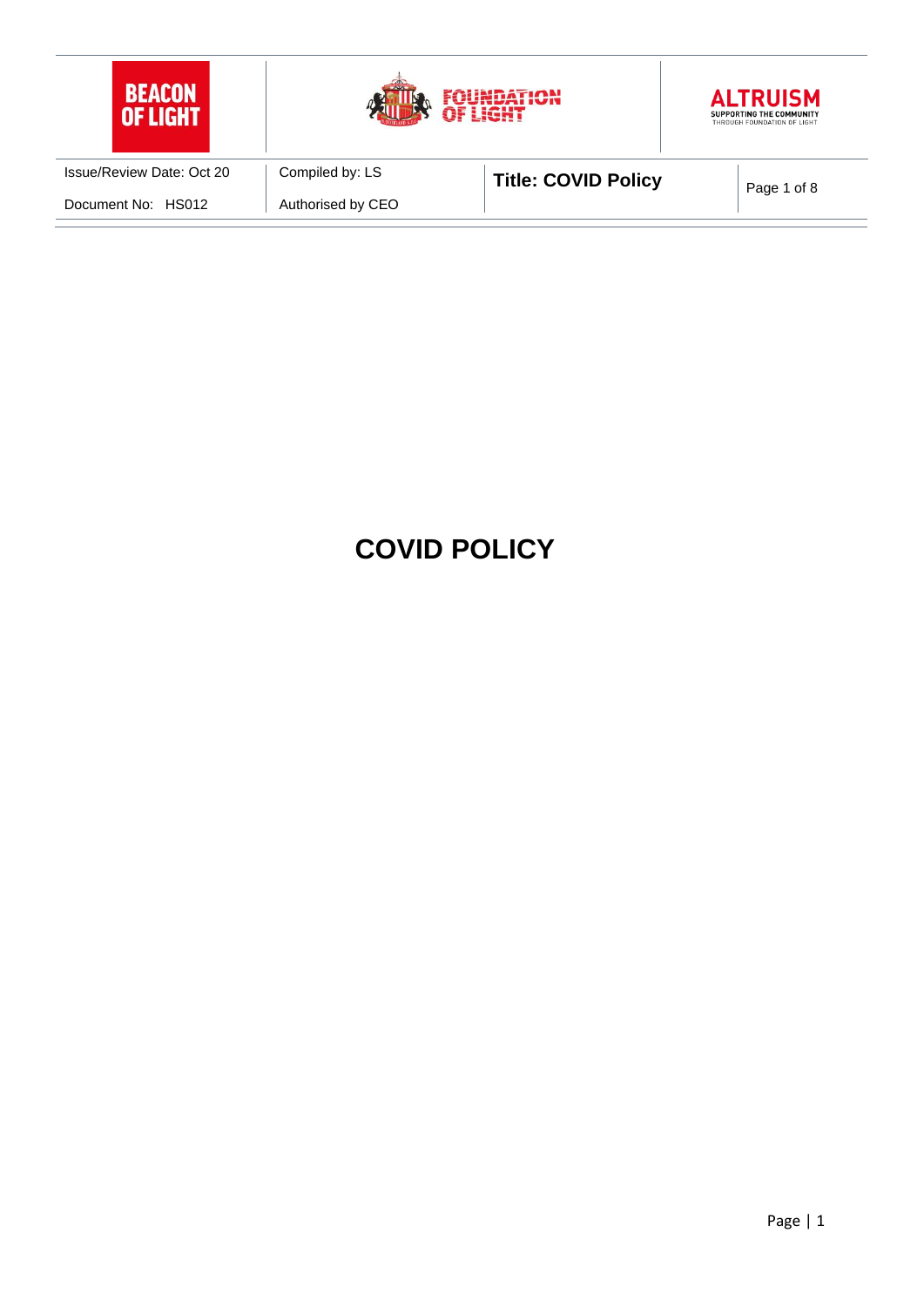| <b>BEACON</b><br><b>OF LIGHT</b> | <b>CAUSE</b>      | OUNDATION<br>OF LIGHT      | <b>ALTRUISM</b><br>SUPPORTING THE COMMUNITY<br>THROUGH FOUNDATION OF LIGHT |
|----------------------------------|-------------------|----------------------------|----------------------------------------------------------------------------|
| Issue/Review Date: Oct 20        | Compiled by: LS   | <b>Title: COVID Policy</b> | Page 2 of 8                                                                |
| Document No: HS012               | Authorised by CEO |                            |                                                                            |

#### **Contents**

- 1.0 Introduction
- 2.0 Purpose
- 3.0 Scope
- 4.0 Policy Details
- 5.0 Responsibilities
- 6.0 Equality, Diversity and Inclusion Statement
- 7.0 Related Documents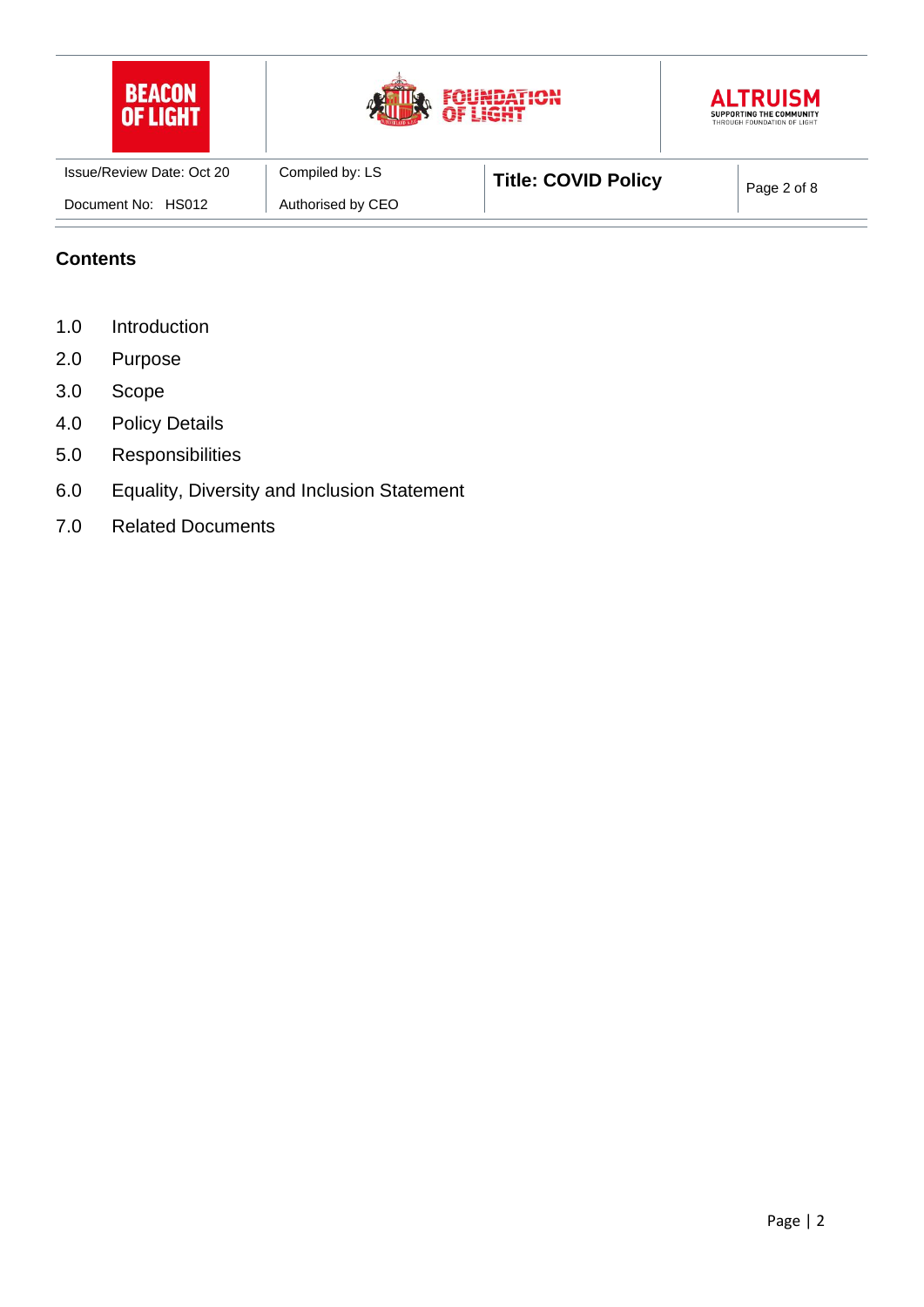| <b>BEACON</b><br>OF LIGHT |                   | FOUNDATION<br>OF LIGHT     | <b>ALTRUISM</b><br>SUPPORTING THE COMMUNITY<br>THROUGH FOUNDATION OF LIGHT |
|---------------------------|-------------------|----------------------------|----------------------------------------------------------------------------|
| Issue/Review Date: Oct 20 | Compiled by: LS   | <b>Title: COVID Policy</b> | Page 3 of 8                                                                |
| Document No: HS012        | Authorised by CEO |                            |                                                                            |

*All changes to this document need to be submitted to June Hood for CEO/Trustee approval before they are valid. If in doubt, ask June Hood for help.*

| <b>Version</b> | Description of change (if any)                                      | <b>Authorised</b> |
|----------------|---------------------------------------------------------------------|-------------------|
| <b>Date</b>    |                                                                     |                   |
| Oct 20         | New policy                                                          | Yes               |
| <b>Nov 20</b>  | Taken to Audit and Risk Committee. Approved to take to<br>Trustees. | Yes               |
|                |                                                                     |                   |
|                |                                                                     |                   |
|                |                                                                     |                   |
|                |                                                                     |                   |
|                |                                                                     |                   |
|                |                                                                     |                   |
|                |                                                                     |                   |
|                |                                                                     |                   |
|                |                                                                     |                   |
|                |                                                                     |                   |
|                |                                                                     |                   |
|                |                                                                     |                   |
|                |                                                                     |                   |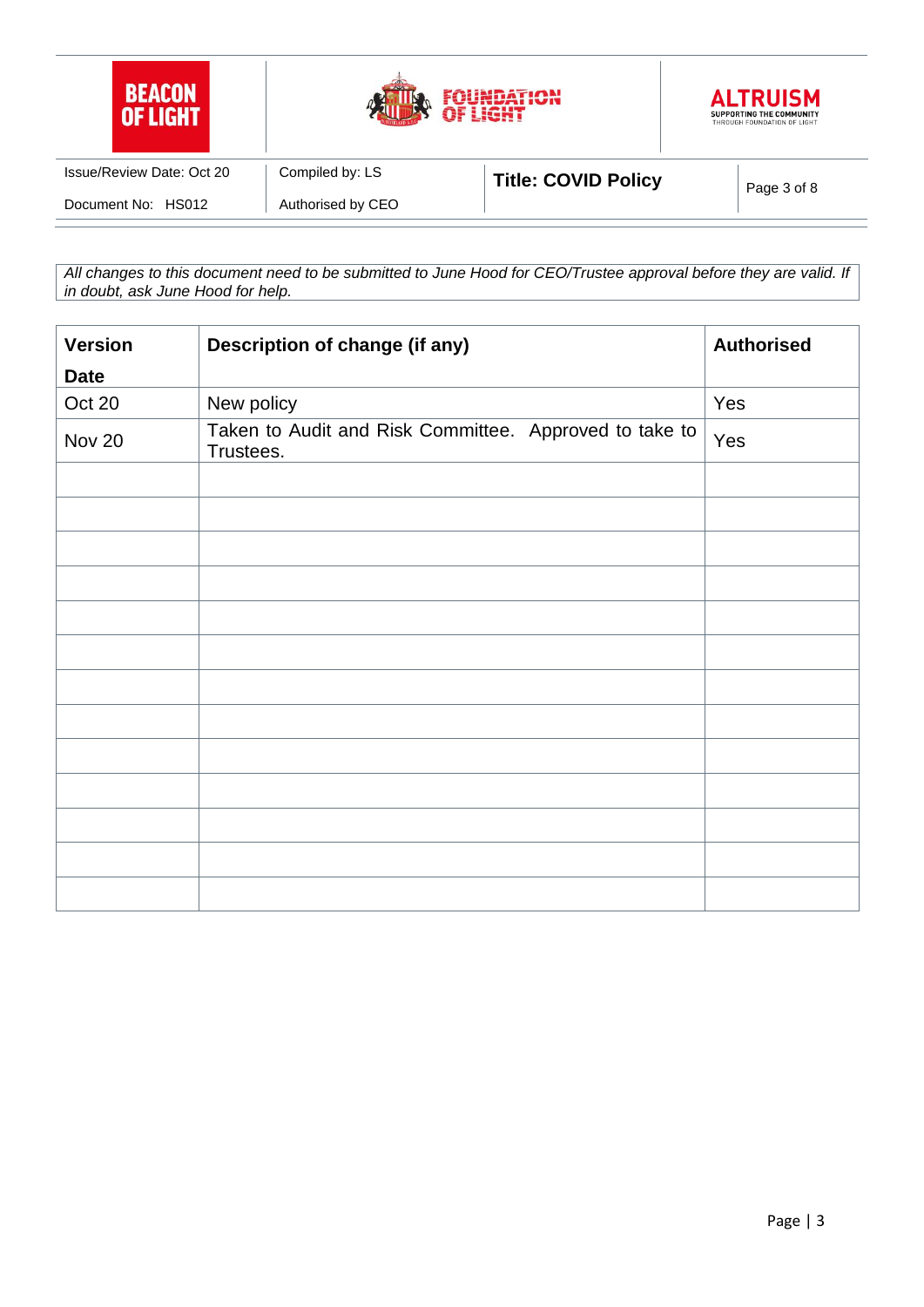

## **1.0 INTRODUCTION**

Foundation of Light considers the health and well-being of employees to be of paramount importance and this policy details the Employer's approach to dealing with some work-related issues caused as a result of Covid-19. We have carried out a separate risk assessment which sets out the steps we have taken to ensure our workplace is 'COVID secure' and to ensure we are actively taking all necessary steps to help mitigate the spread of the coronavirus.

We also have a separate home working policy which should be read alongside this policy if you work from home. We will discuss with you on an individual basis whether you are to work from home.

### **2.0 PURPOSE**

This Coronavirus (COVID-19) Policy remains subject to change in accordance with government guidelines from time to time. This policy does not form part of any employee's contract of employment and we may amend it at any time. We shall notify employees in the event of any substantive changes to this policy. Employees must keep up to date with this policy at all times.

Employees are required to follow this policy (and all other related guidance and rules including the risk assessment) to ensure they play their part in maintaining a safe workplace. Should they fail to comply with any aspect of this policy, any associated policies, the risk assessment or any government guidance relevant to this policy, they may be subject to disciplinary action up to and including dismissal.

Employees should contact their Line Manager if they have any queries in respect of the contents of this policy or if they require any support.

### **3.0. SCOPE**

This policy applies to all employee, workers and casual staff whether they are working in any Foundation of Light premises or elsewhere i.e. out on site or from home.

This policy sets out the Employer's approach in relation to: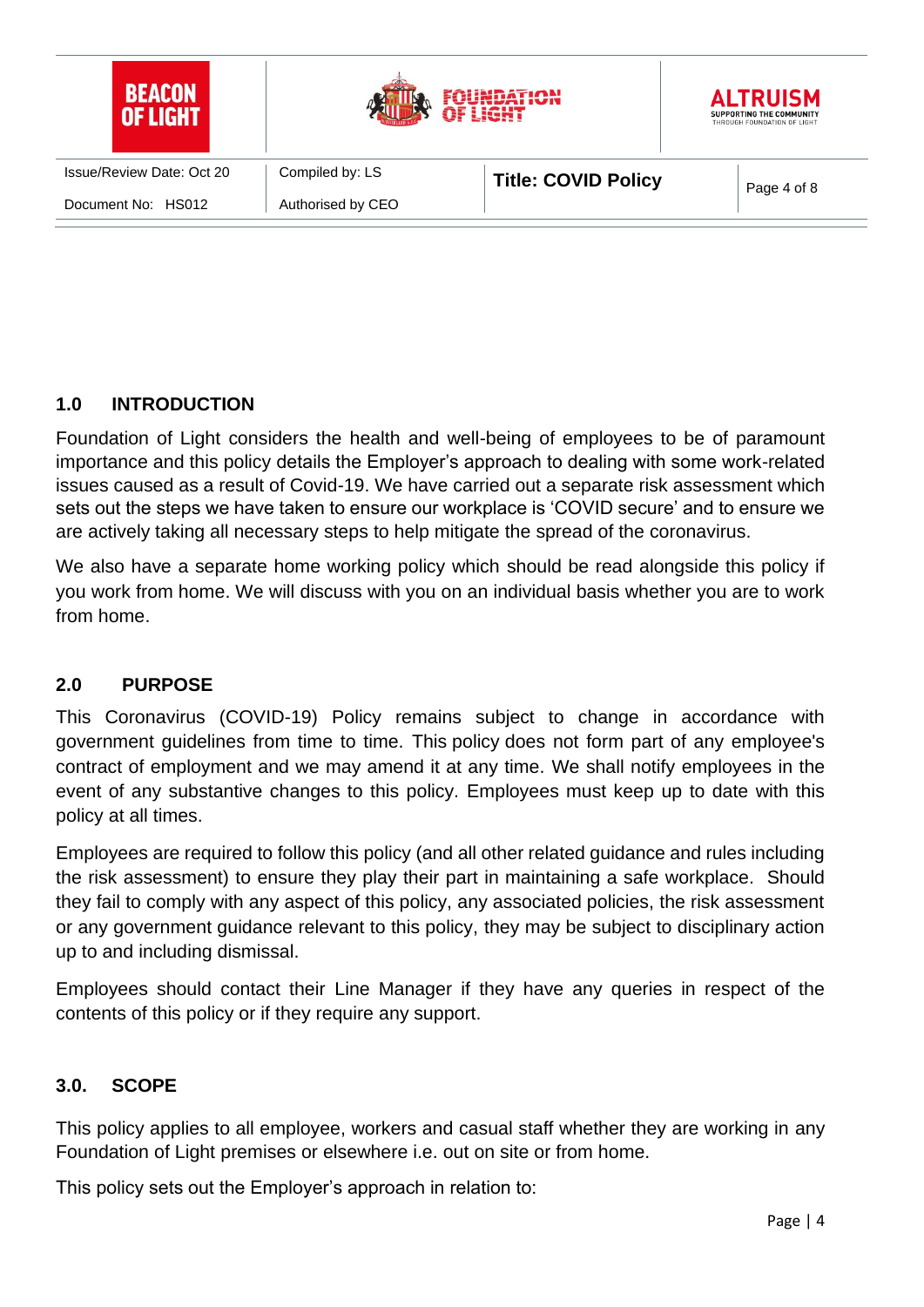| <b>BEACON</b>             |                   | <b>JUNDATION</b><br>OF LIGHT | <b>ALTRUISM</b><br>SUPPORTING THE COMMUNITY<br>THROUGH FOUNDATION OF LIGHT |
|---------------------------|-------------------|------------------------------|----------------------------------------------------------------------------|
| Issue/Review Date: Oct 20 | Compiled by: LS   | <b>Title: COVID Policy</b>   | Page 5 of 8                                                                |
| Document No: HS012        | Authorised by CEO |                              |                                                                            |

- When to self-isolate:
- Workplace safety and general hygiene;
- Working from home;
- Travelling and commuting; and
- Sick leave / pay arrangements.

#### **4.0. POLICY DETAILS**

#### **When Do You Need to Self-Isolate?**

If you have COVID-19 symptoms (currently a new continuous cough, a high temperature or loss of sense of smell or taste), you **must** self-isolate. You should ensure that you self-isolate in accordance with the guidance and you should try and obtain a COVID test asap. You can only return to the workplace in the following circumstances:

- You have received a negative COVID test (which we require a copy of); or
- Once you have self-isolated for 10 days since you first developed symptoms.

If you have a positive COVID-19 diagnosis, you can return to the Foundation of Lights premises only after you have self-isolated in accordance with the government guidance (currently 10 days since you first developed symptoms) and are fully recovered (save for a cough or loss of taste/smell which can continue after the infection has gone) .

You should self-isolate in the following circumstances:

- You have any symptoms of coronavirus (a high temperature, a new, continuous cough or a loss or change to your sense of smell or taste).
- You've tested positive for coronavirus.
- You live with someone who has the above symptoms or tested positive.
- Someone in your "support bubble" has symptoms or tested positive.
- You're told to self-isolate by NHS Test and Trace; or
- You arrive in the UK from a country with a high coronavirus risk. The list of countries is regularly updated by the government.

If someone you live with (or is in your "support bubble") has symptoms or has tested positive, you will only be permitted to return to the workplace 14 days after your family member has fully recovered or received a negative test, provided that you have also recovered or are asymptomatic. You will also be asked not to come into physical contact with any colleagues or other third parties during this time.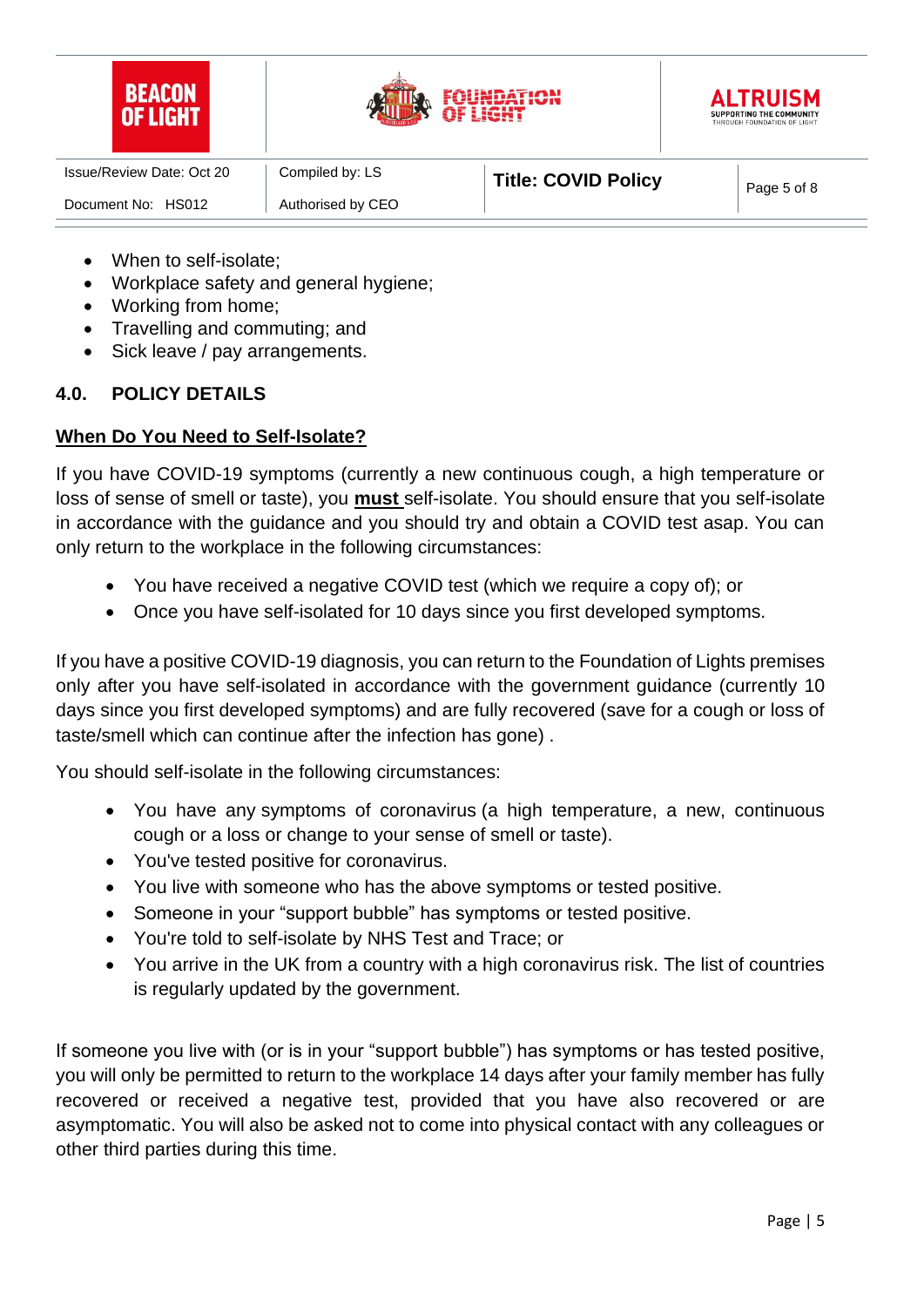| <b>BEACON</b><br>LIGHT    |                   | <b>JNDATION</b><br>OF LIGHT | <b>ALTRUISM</b><br>SUPPORTING THE COMMUNITY<br>THROUGH FOUNDATION OF LIGHT |
|---------------------------|-------------------|-----------------------------|----------------------------------------------------------------------------|
| Issue/Review Date: Oct 20 | Compiled by: LS   | <b>Title: COVID Policy</b>  | Page 6 of 8                                                                |
| Document No: HS012        | Authorised by CEO |                             |                                                                            |

### **Workplace Safety and Hygiene**

In addition to complying with the risk assessment already referred to, we ask that employees take the following basic day-to-day precautions in accordance with government guidance:

- Social distance at all times and stay at least 2 metres away from other people.
- Wash hands regularly and on all occasions after using the toilet, before eating, and if they cough/sneeze into your hands [\(follow the 20 second hand-washing rule\)](https://www.nhs.uk/live-well/healthy-body/best-way-to-wash-your-hands/). Please use the sanitisers that you will find around the premises regularly.
- Cough/sneeze into your sleeve, preferably into your elbow if tissues are unavailable. If you use a tissue, discard it properly and clean/sanitise your hands immediately.
- Open windows and doors regularly to ensure open ventilation.
- Avoid touching your face, particularly your eyes, nose, and mouth with your hands; and
- If you are in the workplace and find yourself suffering any COVID-19 symptoms you should inform your line manager, cease physical contact with others and go home immediately and thereafter follow the instructions for self-isolating (as referred to below).

#### **Working from Home**

If employees are experiencing any COVID-19 symptoms or are required to self-isolate at any time (as referred to below), but they are able to work from home then they should do so, provided they feel well enough to work and their Line Manager has agreed this. They must not to come into physical contact with any colleagues or any customers/clients, suppliers etc when they are self-isolating.

If employees do not feel well enough to work, please follow the Foundation's usual sickness absence procedures.

If employees need to provide care to a dependant, they should discuss this with their Line Manager.

### **Travelling/Commuting Measures**

- All work trips and events both domestic and international will be cancelled/postponed until further notice unless absolutely essential.
- Meetings should be carried out via video or phone call where possible, whether internal or external meetings.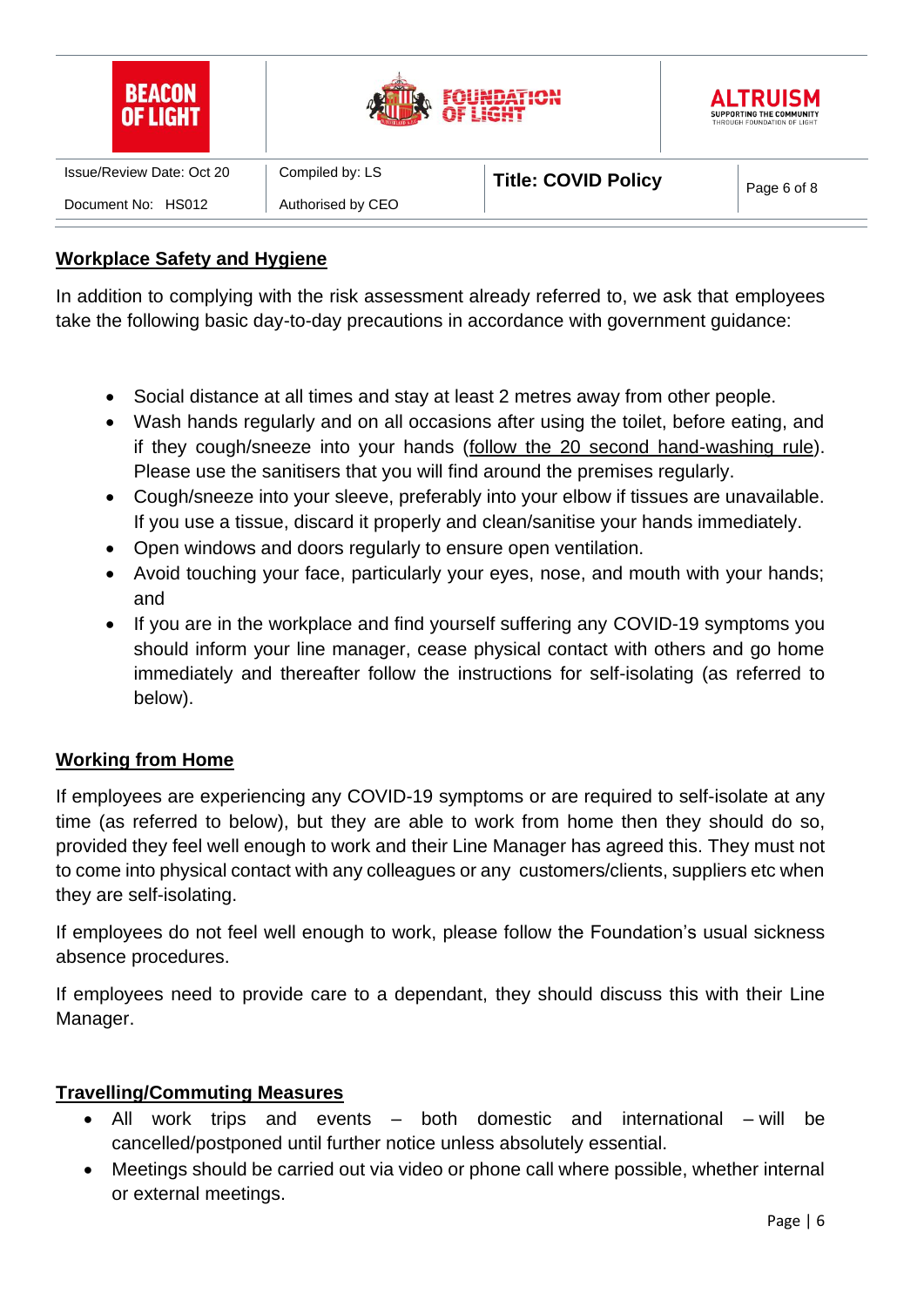| <b>BEACON</b><br><b>OF LIGHT</b> | <b>CAUSE</b>      | <b>JUNDATION</b><br>OF LIGHT | <b>ALTRUISM</b><br>SUPPORTING THE COMMUNITY<br>THROUGH FOUNDATION OF LIGHT |
|----------------------------------|-------------------|------------------------------|----------------------------------------------------------------------------|
| Issue/Review Date: Oct 20        | Compiled by: LS   | <b>Title: COVID Policy</b>   | Page 7 of 8                                                                |
| Document No: HS012               | Authorised by CEO |                              |                                                                            |

• Should employees have any concerns in respect of commuting, they should contact their Line Manager

### **Entitlement to Sick Pay and Other Types of Leave**

Employees may be entitled to receive Statutory Sick Pay ("SSP") in the following circumstances (subject to satisfying other eligibility conditions):

- Employees or someone they live with has coronavirus symptoms or has tested positive for coronavirus;
- Employees been notified by the NHS or public health [authorities](https://www.gov.uk/guidance/nhs-test-and-trace-how-it-works) that they've been in contact with someone with coronavirus;
- Someone in their ['support](https://www.gov.uk/guidance/meeting-people-from-outside-your-household-from-4-july) bubble' has coronavirus symptoms or has tested positive for coronavirus; or
- Employees have been advised by a doctor or healthcare professional to self-isolate before going into hospital for surgery.

Employees will not be entitled to SSP if they are self-isolating after entering or returning to the UK from a holiday or if they have to self-isolate for any other reason. Any entitlement to contractual sick pay will be paid in accordance with the terms of their employment contract.

The Foundation may also agree to the use of annual leave or unpaid leave for any period when employees are self-isolating. This will be entirely at the Foundation's discretion.

The Foundation may ask for certificates of absence/fit notes or isolation notes at any time. Any personal data relating to employees health will be processed in accordance with the Foundation's Fair Processing Notice.

### **5. RESPONSIBILITIES**

The CEO has responsibility for this policy. This policy is approved and amended via the following approval route: CEO.

### **6. EQUALITY, DIVERSITY AND INCLUSION STATEMENT**

All individuals will be treated equally and fairly in the application of this procedure. All reasonable requests to accommodate requirements in terms of age, disability, gender reassignment, marriage and civil partnership, pregnancy and maternity, race, religion or belief, sex or sexual orientation will be made.